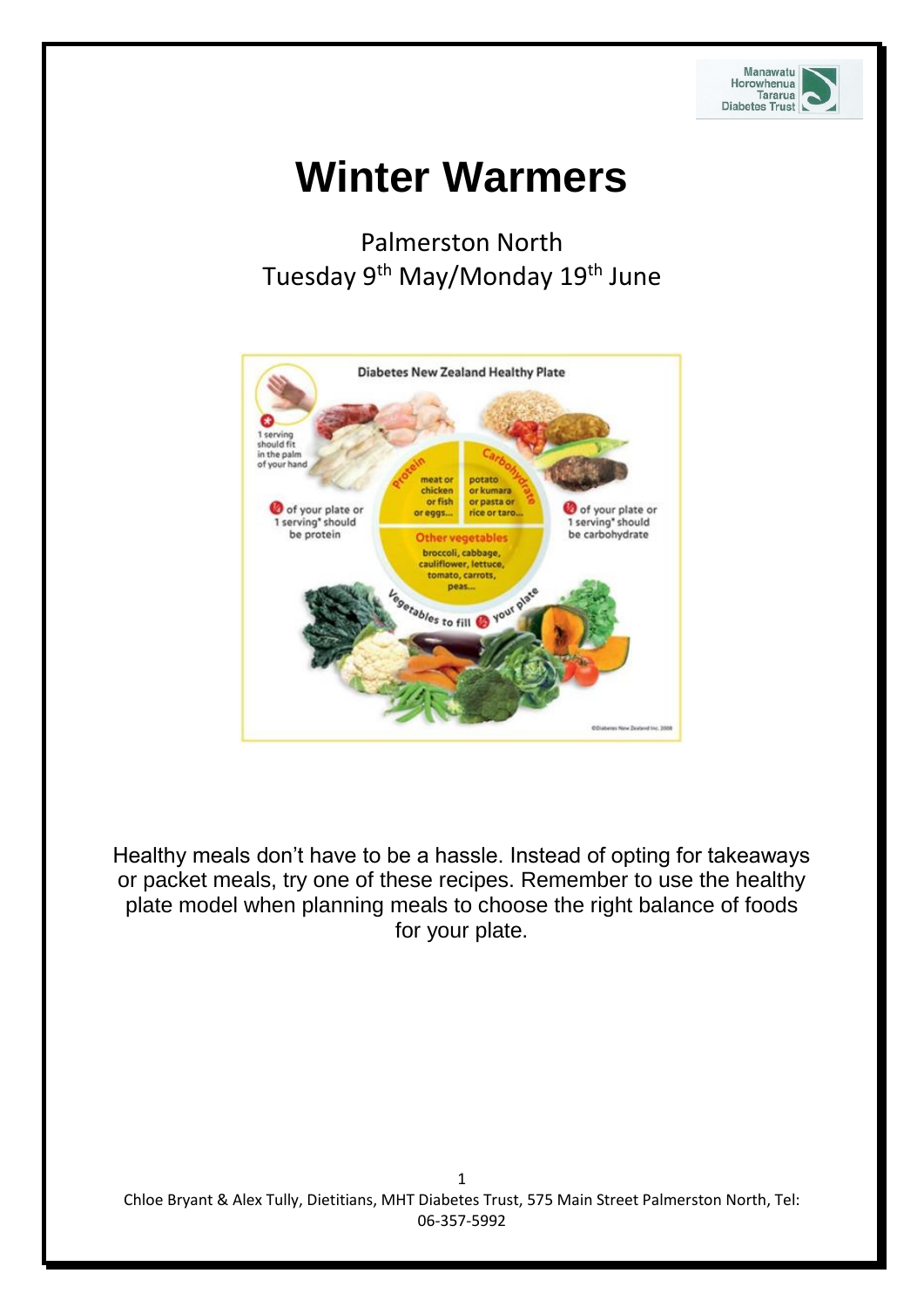

## Red Lentil and vegetable dahl

Dahl is a dish of simmered lentils flavoured with aromatic spices and often served as a sauce. But add extra vegetables and it becomes a light and easy vegetarian meal that is low in fat.

Serves 4

#### **What you need**

1 onion, chopped 2 large garlic cloves, crushed

- 1 green chilli, deseeded chopped
- 1 carrot, peeled and grated
- 1 eggplant chopped
- 1 Tablespoon vegetable oil
- 2 Tablespoons water
- 1 tsp ground cumin
- 1 tsp mild curry powder
- 2 tsp black mustard seeds
- ¾ cup split red lentils
- 800ml diluted salt reduced or homemade vegetable stock (hot)
- 1 zucchini, halved and sliced
- 1 large tomato, chopped
- 2 Tbsp. fresh coriander

#### What you do

- 1. Put onion, garlic, chilli, carrot and eggplant into a large saucepan and stir in the oil and water. Heat until it starts to sizzle, then cover and cook gently for about 5 minutes until softened.
- 2. Uncover and stir in the spices. Cook for one minute, then stir in the lentils and stock. Bring to the boil, then add the zucchini and tomato.
- 3. Cover and simmer gently for 15 minutes, then uncover for a further 5 minutes by which time the lentils should have burst open and thickened the liquid. Serve garnished roughly with coriander and plain yoghurt if desired.

*Nutrition per serve: Energy: 636kJ Protein: 6.5gm, Fat: 6g, Sat fat: 0.5gm, Carbohydrate: 14.5gm, Sodium: 434mg*

Recipe from Readers Digest Healthy One dish cooking

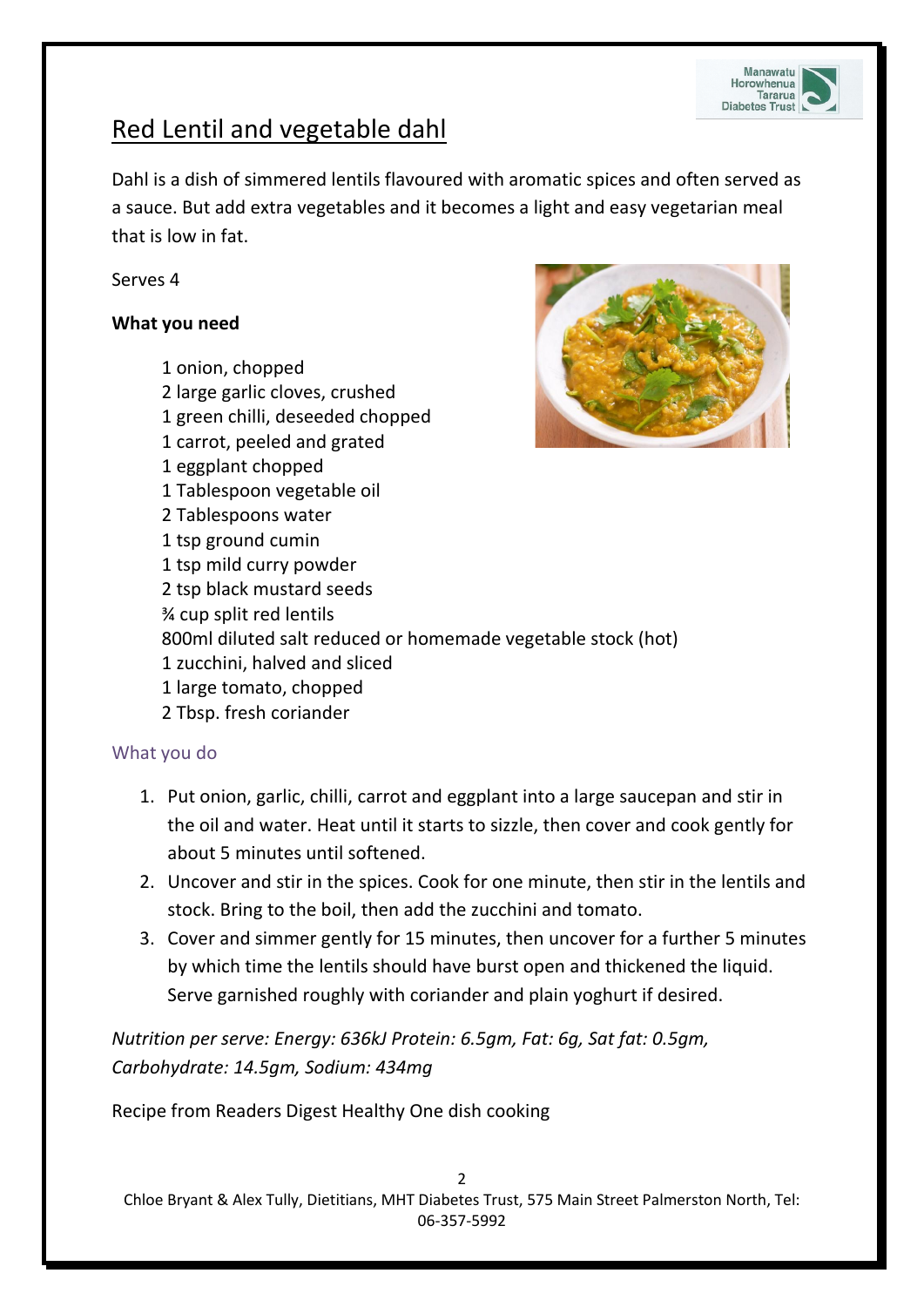

#### **Quick** beef stroganoff Serves: 4

#### **What you need:**

- Olive oil for frying
- 450g rump steaks
- 1 brown onion, thinly sliced
- 200g white button mushrooms, quartered
- 2 tbsp wholegrain mustard
- 100ml beef stock
- 80ml lite sour cream
- 1 bag (120g) baby spinach, wilted
- **2 x 250g brown rice (microwave pouch)**

#### **What you do:**

- 1. Set a frying pan over a high heat and add a glug of oil. When the oil is shimmering, add the beef and fry for 2 minutes on each side. The meat should be very rare as it will cook in the sauce, too. Set the beef aside to rest.
- 2. Turn the heat to low, then add the onion and fry for 5 minutes. Add the mushrooms and fry for 10 minutes more or until the mushrooms start to soften and brown.
- 3. Stir in the mustard and stock. Season with salt and pepper, then simmer for 5 minutes. Stir in the sour cream and turn the heat down – don't let it boil. Heat the rice according to the pack instructions. Slice the beef into strips, then stir it into the sauce, along with any resting juices and spinach. Serve with the rice.

*Nutrition per serve : 1890kJ (454kcal); 31g protein, 40g carbohydrate, 17.5g fat (6.4g saturated), 4.9g fibre, 234mg sodium*

Mixed bean chilli soup

Sweet potato curry with tempeh

3

Chloe Bryant & Alex Tully, Dietitians, MHT Diabetes Trust, 575 Main Street Palmerston North, Tel: 06-357-5992

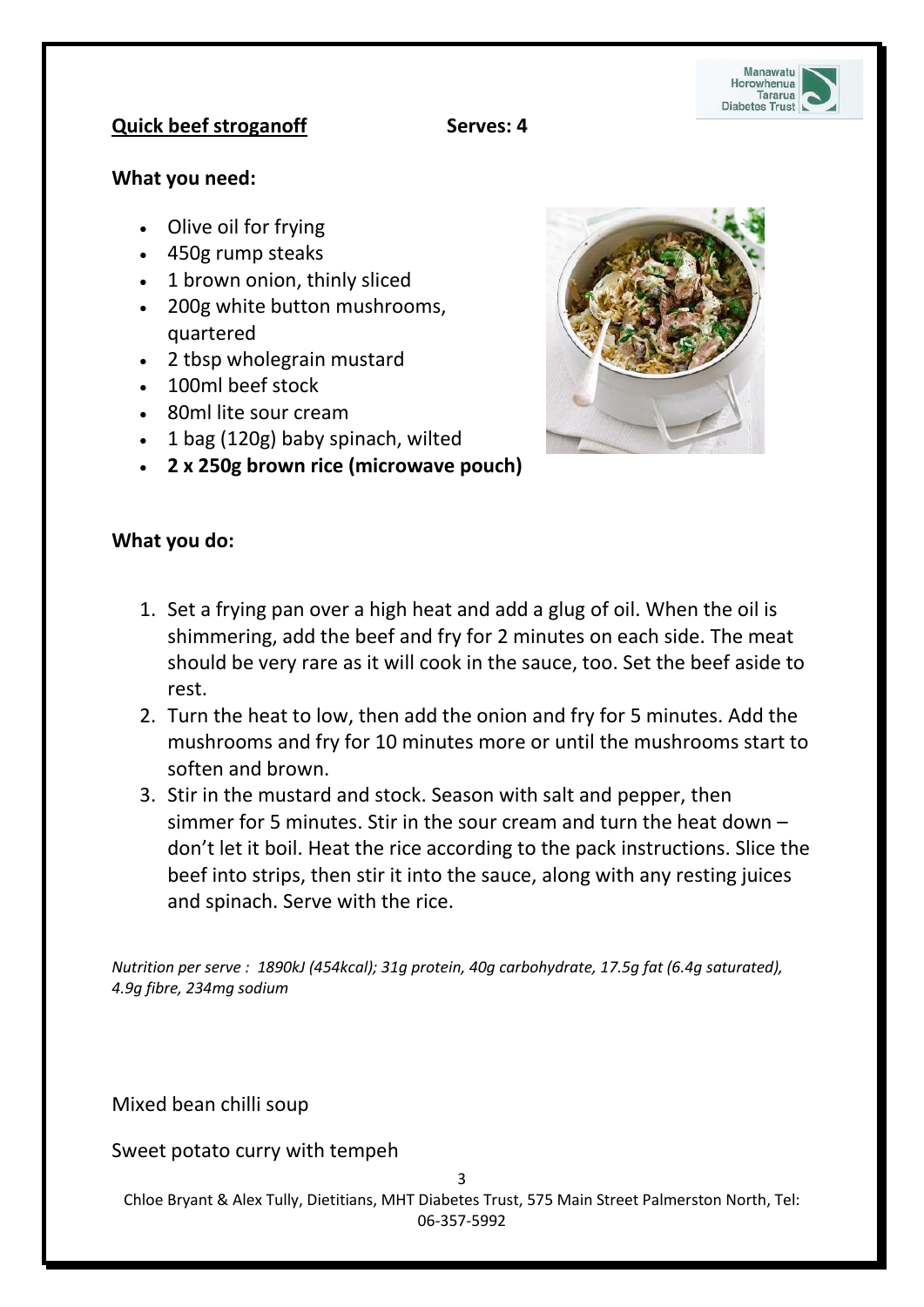

Thai red curry with tempeh?

#### Veg mousaka

<http://allrecipes.com.au/recipe/9951/vegetarian-eggplant-moussaka.aspx>

# **Savoury bread cases**

Time to prepare: 15 minutesTime to cook: 15 minutes6 Servings

A tasty and easy way to feed hungry mouths! Perfect cold in a packed lunch or picnic, or as a filling snack.

### **Ingredients**

- 12 slices wholegrain bread, crusts removed
- 2 tablespoons margarine
- 1 cup fillings (see suggestions below)
- 4 eggs
- 3 tablespoons milk
- black pepper

## **Method**

- 1. Preheat oven to 200 degrees.
- 2. Slightly flatten bread with a rolling pin to make shaping easier.
- 3. Spread margarine thinly on one side of the bread.
- 4. Press bread slices into muffin tins (margarine side down).
- 5. Divide your choice of fillings evenly between the bread cases.
- 6. Whisk eggs and milk together in a mixing bowl.
- 7. Pour the egg mixture on top of the fillings. Sprinkle with black pepper.
- 8. Bake for 15 minutes or until the cases are golden and the egg is set.

#### **Notes**

We like these filling combinations:

- grated zucchini, chopped chopped tomato and grated cheese
- sliced ham and crushed pineapple

4

Chloe Bryant & Alex Tully, Dietitians, MHT Diabetes Trust, 575 Main Street Palmerston North, Tel: 06-357-5992